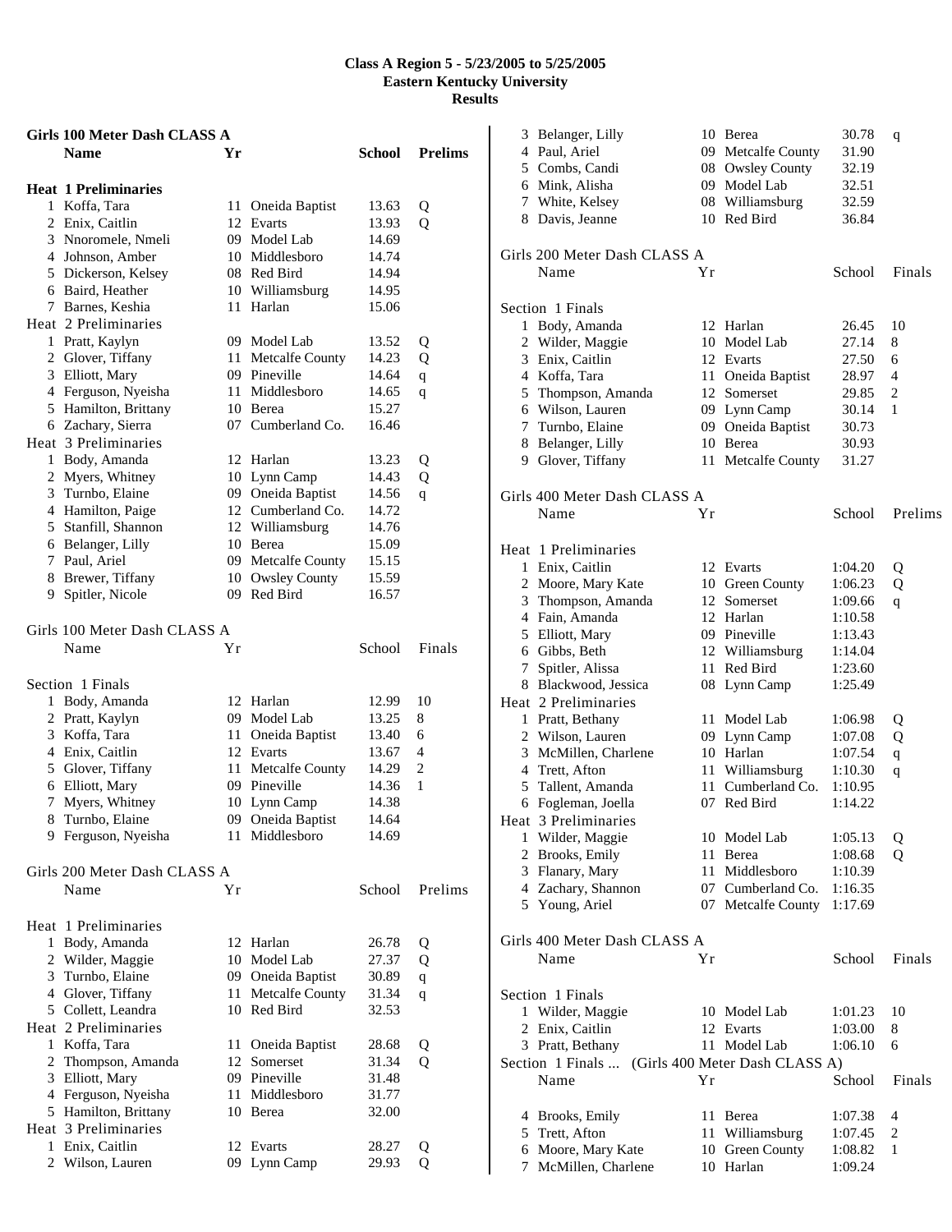$\overline{\phantom{a}}$ 

|           | 8 Wilson, Lauren                      |    | 09 Lynn Camp       | 1:09.31  |                |
|-----------|---------------------------------------|----|--------------------|----------|----------------|
|           | Girls 800 Meter Run CLASS A           |    |                    |          |                |
|           | Name                                  | Υr |                    | School   | Finals         |
| Section 1 |                                       |    |                    |          |                |
|           |                                       |    | 07 Green County    | 2:25.73  | 10             |
|           | 1 Deaton, Raegan<br>2 Gehring, Alesha |    | 11 Monticello      | 2:35.54  | 8              |
|           |                                       |    |                    | 2:35.68  |                |
|           | 3 Harris, Katelyn                     |    | 09 Williamsburg    |          | 6              |
|           | 4 Kerr, Hillary                       |    | 09 Somerset        | 2:40.52  | 4              |
|           | 5 Young, Amber                        |    | 09 Metcalfe County | 2:40.61  | $\overline{c}$ |
|           | 6 Shelton, Rachel                     |    | 11 Model Lab       | 2:41.93  | 1              |
|           | 7 Milbv, BreAnna                      |    | 10 Green County    | 2:42.18  |                |
|           | 8 Kerr, Maria                         | 07 | Somerset           | 2:42.81  |                |
|           | 9 Brooks, Emily                       | 11 | Berea              | 2:50.92  |                |
|           | 10 Davenport, Shawna                  |    | 07 Harlan          | 2:53.39  |                |
|           | 11 Perkins, Suzanna                   |    | 08 Williamsburg    | 2:55.68  |                |
|           | 12 McQueen, Kassie                    |    | 06 Evarts          | 2:57.09  |                |
|           | 13 Scruggs, Sarah                     | 07 | Harlan             | 2:59.67  |                |
|           | 14 Shepard, Serria                    |    | 06 Lynn Camp       | 3:00.78  |                |
|           | 15 Bischoff, Lisa                     |    | 12 Model Lab       | 3:03.01  |                |
|           | 16 Alvis, Katie                       |    | 10 Oneida Baptist  | 3:09.04  |                |
|           | 17 Dodd, Becky                        |    | 10 Owsley County   | 3:10.72  |                |
|           | 18 Stine, Angela                      |    | 10 Oneida Baptist  | 3:21.10  |                |
|           |                                       |    |                    |          |                |
|           | Girls 1600 Meter Run CLASS A          |    |                    |          |                |
|           | Name                                  | Υr |                    | School   | Finals         |
| Section 1 |                                       |    |                    |          |                |
|           | 1 Deaton, Raegan                      |    | 07 Green County    | 5:32.69  | 10             |
|           | 2 Shelton, Rebecca                    |    | 09 Model Lab       | 5:42.62  | 8              |
|           | 3 Moore, Mary Kate                    |    | 10 Green County    | 5:47.43  | 6              |
|           | 4 Kerr, Maria                         | 07 | Somerset           | 5:57.08  | 4              |
|           | 5 Davenport, Shawna                   | 07 | Harlan             | 6:10.09  | 2              |
|           | 6 Lee, Emily                          |    | 12 Model Lab       | 6:12.14  | 1              |
|           | 7 Scruggs, Sarah                      |    | 07 Harlan          | 6:23.30  |                |
|           | 8 Reynolds, Victoria                  |    | 10 Oneida Baptist  | 6:27.18  |                |
|           | 9 Coleman, Shaleesha                  | 08 | Middlesboro        | 6:48.53  |                |
|           | 10 Brock, April                       |    | 06 Evarts          | 6:53.32  |                |
| 11        | Jackson, Corrine                      | 07 | Williamsburg       | 7:03.24  |                |
|           | 12 Wright, Maya-Lis                   |    | 05 Berea           | 7:32.73  |                |
|           | 13 Mason, Kayla                       |    | 08 Lynn Camp       | 7:52.03  |                |
|           |                                       |    |                    |          |                |
|           | Girls 3200 Meter Run CLASS A          |    |                    |          |                |
|           | Name                                  | Υr |                    | School   | Finals         |
| Section 1 |                                       |    |                    |          |                |
|           | 1 Deaton, Raegan                      |    | 07 Green County    | 12:23.54 | 10             |
|           | 2 Shelton, Rebecca                    |    | 09 Model Lab       | 12:52.00 | 8              |
|           | 3 Davenport, Miranda                  |    | 05 Harlan          | 13:12.60 | 6              |
|           | 4 Fligor, Ruthie                      |    | 12 Model Lab       | 13:32.16 | 4              |
|           | 5 Parson, Shawna                      |    | 06 Green County    | 13:40.15 | 2              |
|           | 6 Weddle, Angela                      | 11 | Somerset           | 14:10.93 | 1              |
|           | 7 Floyd, Ashton                       | 11 | Somerset           | 14:13.66 |                |
|           | 8 Reynolds, Victoria                  |    | 10 Oneida Baptist  | 14:18.44 |                |
|           | Girls 100 Meter Hurdles CLASS A       |    |                    |          |                |
|           | Name                                  | Υr |                    | School   | Prelims        |
|           |                                       |    |                    |          |                |
|           | Heat 1 Preliminaries                  |    |                    |          |                |
| 1         | Parker, Laura                         |    | 12 Model Lab       | 18.42    | Q              |
|           |                                       |    |                    |          |                |

| 2 Thompson, Amanda                                  |    | 12 Somerset                  | 19.64              | Q              |
|-----------------------------------------------------|----|------------------------------|--------------------|----------------|
| 3 Patrick, Elizabeth                                |    | 06 Williamsburg              | 20.41              | Q              |
| 4 Bowman, Nikki                                     |    | 06 Evarts                    | 23.47              | Q              |
| 5 Glover, Tiffany<br>Heat 2 Preliminaries           |    | 11 Metcalfe County           | 26.23              | $\mathbf q$    |
| 1 Prindle, Angela                                   |    | 11 Williamsburg              | 21.53              | Q              |
| 2 White, Allyson                                    |    | 10 Model Lab                 | 23.22              | Q              |
| 3 Woodard, Samantha                                 |    | 08 Berea                     | 23.38              | Q              |
| --- Johnson, Amber                                  |    | 10 Middlesboro               | DNF                |                |
| --- Cowen, Kati                                     |    | 10 Somerset                  | DNF                |                |
| Girls 100 Meter Hurdles CLASS A                     |    |                              |                    |                |
| Name                                                | Υr |                              | School             | Finals         |
| Section 1 Finals                                    |    |                              |                    |                |
| 1 Parker, Laura                                     |    | 12 Model Lab                 | 17.94              | 10             |
| 2 Thompson, Amanda                                  |    | 12 Somerset                  | 19.15              | 8              |
| 3 White, Allyson                                    |    | 10 Model Lab                 | 20.30              | 6              |
| 4 Patrick, Elizabeth                                |    | 06 Williamsburg              | 20.60              | $\overline{4}$ |
| 5 Prindle, Angela                                   |    | 11 Williamsburg              | 21.01              | $\overline{c}$ |
| 6 Woodard, Samantha                                 |    | 08 Berea                     | 21.06              | 1              |
| 7 Glover, Tiffany                                   |    | 11 Metcalfe County           | 22.23              |                |
| 8 Bowman, Nikki                                     |    | 06 Evarts                    | 22.49              |                |
| Girls 300 Meter Hurdles CLASS A                     |    |                              |                    |                |
| Name                                                | Υr |                              | School             | Prelims        |
| Heat 1 Preliminaries                                |    |                              |                    |                |
| 1 White, Allyson                                    |    | 10 Model Lab                 | 53.21              | Q              |
| 2 McMillen, Charlene                                |    | 10 Harlan                    | 55.07              | Q              |
| 3 Gibbs, Courtney                                   |    | 08 Middlesboro               | 58.28              | Q              |
| 4 Woodard, Samantha                                 |    | 08 Berea                     | 58.51              | Q              |
| 5 Cox, Jessica                                      |    | 11 Williamsburg              | 1:03.70            | q              |
| 6 Miller, Erica                                     |    | 07 Evarts                    | 1:07.60            |                |
| Heat 2 Preliminaries                                |    |                              |                    |                |
| 1 Lunsford, Brittany                                |    | 12 Model Lab                 | 53.55              | Q              |
| 2 Pegram, Karly<br>3 Rouse, Cindy                   |    | 10 Green County<br>07 Harlan | 56.62              | Q              |
| 4 Mathis, Keasha                                    |    | 08 Owsley County             | 1:01.82<br>1:02.76 | Q<br>Q         |
| 5 Marsee, Olivia                                    |    | 06 Evarts                    | 1:06.00            |                |
| 6 Jackson, Corrine                                  |    | 07 Williamsburg              | 1:10.12            |                |
| Girls 300 Meter Hurdles CLASS A                     |    |                              |                    |                |
| Name                                                | Υr |                              | School             | Finals         |
| Section 1 Finals                                    |    |                              |                    |                |
| 1 White, Allyson                                    |    | 10 Model Lab                 | 51.78              | 10             |
| 2 Lunsford, Brittany                                |    | 12 Model Lab                 | 52.56              | 8              |
| 3 McMillen, Charlene                                |    | 10 Harlan                    | 54.61              | 6              |
| 4 Pegram, Karly                                     |    | 10 Green County              | 56.42              | 4              |
| 5 Rouse, Cindy                                      |    | 07 Harlan                    | 57.72              | 2              |
| 6 Mathis, Keasha                                    |    | 08 Owsley County             | 58.90              | 1              |
| Section 1 Finals  (Girls 300 Meter Hurdles CLASS A) |    |                              |                    |                |
| Name                                                | Yr |                              | School             | Finals         |
| 7 Gibbs, Courtney                                   |    | 08 Middlesboro               | 59.60              |                |
| 8 Woodard, Samantha                                 |    | 08 Berea                     | 1:01.22            |                |
| 9 Cox, Jessica                                      |    | 11 Williamsburg              | 1:02.02            |                |
| Girls 4x100 Meter Relay CLASS A                     |    |                              |                    |                |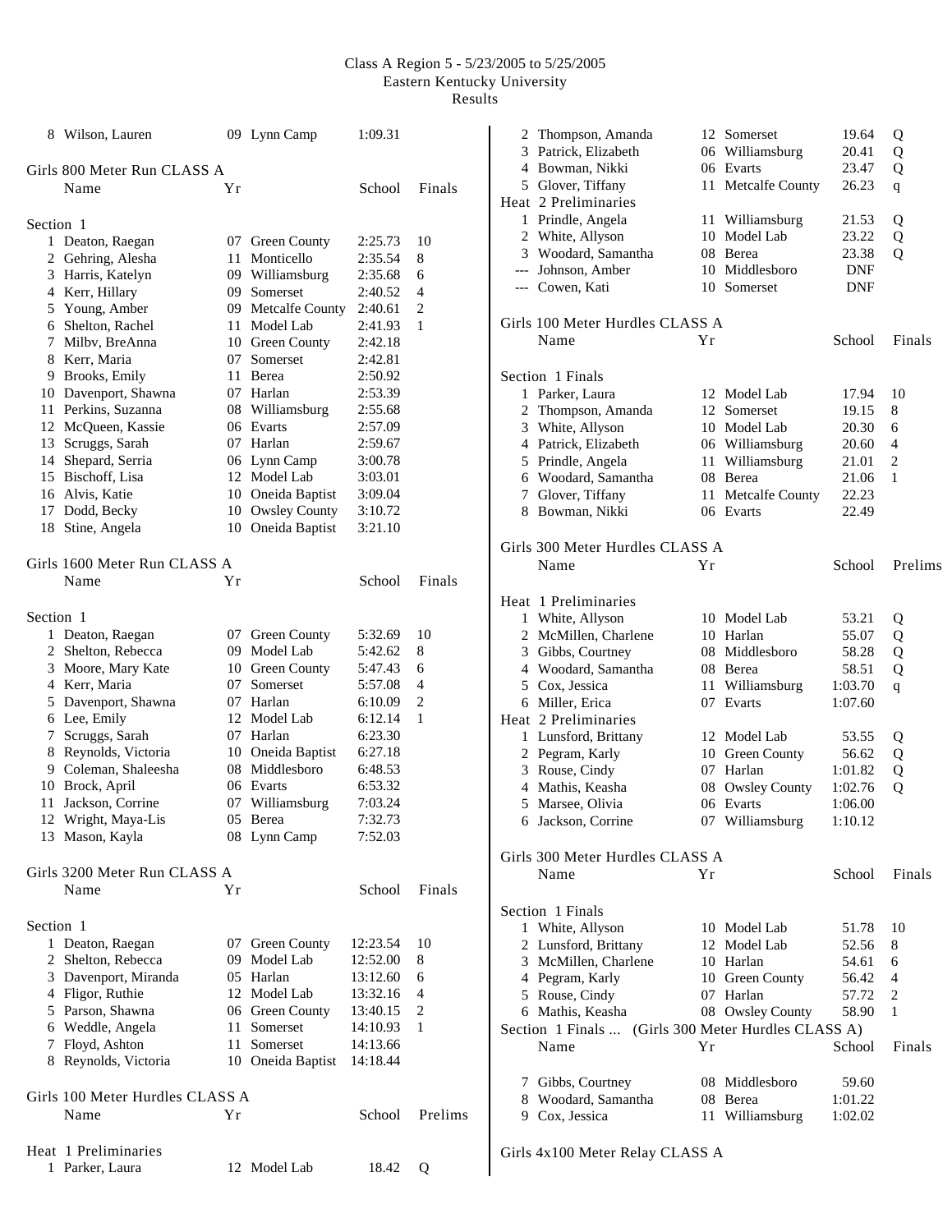|   | Team                            | Relay               | Prelims                  |    |
|---|---------------------------------|---------------------|--------------------------|----|
|   | Heat 1 Preliminaries            |                     |                          |    |
| 1 | Harlan                          |                     | 55.29                    | Q  |
|   | 1) Barnes, Keshia 11            | 2) Body, Amanda 12  |                          |    |
|   | 3) Fain, Amanda 12              |                     | 4) McMillen, Charlene 10 |    |
|   | 2 Williamsburg                  |                     | 55.60                    | Q  |
|   | 1) Barton, Danni 11             | 2) White, Erin 11   |                          |    |
|   | 3) Stanfill, Shannon 12         |                     | 4) Patrick, Elizabeth 06 |    |
| 3 | Middlesboro                     |                     | 56.73                    | Q  |
|   | 1) Ferguson, Nyeisha 11         | 2) Flanary, Mary 11 |                          |    |
|   | 3) Gilbert, Danielle 11         |                     | 4) Johnson, Amber 10     |    |
|   | 4 Somerset                      |                     | 59.52                    | Q  |
|   | 1) Alexander, Sabra 08          | 2) Cowan, Kayla 10  |                          |    |
|   | 3) Holts, Patience 10           | 4) Jones, Rolisa 07 |                          |    |
|   | 5 Red Bird                      |                     | 1:01.03                  | q  |
|   | 1) Spitler, Nicole 09           |                     | 2) Jackson, Marie 09     |    |
|   | 3) Fogleman, Joella 07          |                     | 4) Dickerson, Kelsey 08  |    |
|   | 6 Owsley County                 |                     | 1:01.88                  |    |
|   | 1) Combs, Candi 08              |                     |                          |    |
|   |                                 | 2) Dodd, Becky 10   | 4) White, Miranda 07     |    |
|   | 3) Mathis, Keasha 08            |                     |                          |    |
|   | Heat 2 Preliminaries            |                     |                          |    |
| 1 | Model Lab                       |                     | 55.98                    | Q  |
|   | 1) Whitt, Carma 12              |                     | 2) Curtis, Hannah 10     |    |
|   | 3) Wilder, Maggie 10            |                     | 4) Brower, Ashley 09     |    |
|   | 2 Lynn Camp                     |                     | 57.13                    | Q  |
|   | 1) Roskoph, Brooke 05           |                     | 2) Smith, Amanda 12      |    |
|   | 3) Wegmers, Mossie 11           |                     | 4) Myers, Whitney 10     |    |
|   | 3 Metcalfe County               |                     | 59.78                    | Q  |
|   | 1) Burris, MiRada 10            | 2) Paul, Ariel 09   |                          |    |
|   | 3) Glover, Tiffany 11           |                     | 4) Compton, Christy 07   |    |
|   | 4 Cumberland County             |                     | 1:00.82                  | Q  |
|   | 1) Hamilton, Paige 12           |                     | 2) Nation, Kristie 06    |    |
|   | 3) Pickens, Chelsey 10          |                     | 4) Zachary, Sierra 07    |    |
|   | Girls 4x100 Meter Relay CLASS A |                     |                          |    |
|   | Team                            | Relay               | Finals                   |    |
|   |                                 |                     |                          |    |
|   | Section 1 Finals                |                     |                          |    |
|   | 1 Model Lab                     |                     | 53.52                    | 10 |
|   | 1) Brower, Ashley 09            |                     | 2) Curtis, Hannah 10     |    |
|   | 3) Pratt, Kaylyn 09             |                     | 4) Wilder, Maggie 10     |    |
| 2 | Harlan                          |                     | 55.53                    | 8  |
|   | 1) Barnes, Keshia 11            | 2) Body, Amanda 12  |                          |    |
|   | 3) Fain, Amanda 12              |                     | 4) McMillen, Charlene 10 |    |
| 3 | Williamsburg                    |                     | 55.57                    | 6  |
|   | 1) Barton, Danni 11             | 2) White, Erin 11   |                          |    |
|   | 3) Stanfill, Shannon 12         |                     | 4) Patrick, Elizabeth 06 |    |
| 4 | Middlesboro                     |                     | 56.87                    | 4  |
|   | 1) Ferguson, Nyeisha 11         | 2) Flanary, Mary 11 |                          |    |
|   | 3) Gilbert, Danielle 11         |                     | 4) Johnson, Amber 10     |    |
| 5 | Lynn Camp                       |                     | 56.88                    | 2  |
|   | 1) Smith, Amanda 12             |                     | 2) Wegmers, Mossie 11    |    |
|   | 3) Myers, Whitney 10            |                     | 4) Wilson, Lauren 09     |    |
| 6 | Metcalfe County                 |                     | 59.28                    | 1  |
|   | 1) Burris, MiRada 10            | 2) Paul, Ariel 09   |                          |    |
|   | 3) Glover, Tiffany 11           |                     | 4) Compton, Christy 07   |    |
| 7 | Cumberland County               |                     | 59.83                    |    |
|   | 1) Hamilton, Paige 12           |                     | 2) Nation, Kristie 06    |    |
|   | 3) Pickens, Chelsey 10          |                     | 4) Zachary, Sierra 07    |    |
| 8 | Red Bird                        |                     | 1:02.32                  |    |
|   |                                 |                     |                          |    |

|   | 1) Spitler, Nicole 09                               | 2) Jackson, Marie 09     |         |    |
|---|-----------------------------------------------------|--------------------------|---------|----|
|   | 3) Fogleman, Joella 07                              | 4) Dickerson, Kelsey 08  |         |    |
|   |                                                     |                          |         |    |
|   | Girls 4x200 Meter Relay CLASS A                     |                          |         |    |
|   | Team                                                | Relay                    | Prelims |    |
|   |                                                     |                          |         |    |
|   | Heat 1 Preliminaries                                |                          |         |    |
|   |                                                     |                          |         |    |
|   | 1 Williamsburg                                      |                          | 1:55.36 | Q  |
|   | 1) Barton, Danni 11                                 | 2) White, Erin 11        |         |    |
|   | 3) Stanfill, Shannon 12                             | 4) Trett, Afton 11       |         |    |
|   | 2 Lynn Camp                                         |                          | 1:56.89 | Q  |
|   | 1) Roskoph, Brooke 05                               | 2) Wegmers, Mossie 11    |         |    |
|   | 3) Myers, Whitney 10                                | 4) Wilson, Lauren 09     |         |    |
|   | 3 Harlan                                            |                          | 2:00.45 | Q  |
|   | 1) Barnes, Keshia 11                                | 2) Fain, Amanda 12       |         |    |
|   | 3) McMillen, Charlene 10                            | 4) Rouse, Cindy 07       |         |    |
|   | 4 Metcalfe County                                   |                          | 2:04.83 | Q  |
|   | 1) Burris, MiRada 10                                | 2) Parsons, Elizabeth 10 |         |    |
|   | 3) Young, Amber 09                                  | 4) Young, Ariel 07       |         |    |
|   | 5 Owsley County                                     |                          | 2:08.76 | q  |
|   | 1) Combs, Candi 08                                  | 2) Dodd, Becky 10        |         |    |
|   | 3) Mathis, Keasha 08                                | 4) White, Miranda 07     |         |    |
|   | 6 Middlesboro                                       |                          | 2:10.37 | q  |
|   | 1) Ferguson, Nyeisha 11                             | 2) Gilbert, Danielle 11  |         |    |
|   | 3) Taylor, Victoria 11                              | 4) Shoffner, Madison 08  |         |    |
|   | Heat 2 Preliminaries                                |                          |         |    |
|   |                                                     |                          | 1:52.64 |    |
|   | 1 Model Lab                                         |                          |         | Q  |
|   | 1) Pratt, Kaylyn 09                                 | 2) Pratt, Bethany 11     |         |    |
|   | 3) White, Allyson 10                                | 4) Wilder, Maggie 10     |         |    |
|   | 2 Somerset                                          |                          | 2:03.68 | Q  |
|   | 1) Alexander, Sabra 08                              | 2) Cowan, Kayla 10       |         |    |
|   | 3) Holts, Patience 10                               | 4) Jones, Rolisa 07      |         |    |
|   | 3 Red Bird                                          |                          | 2:12.36 | Q  |
|   | 1) Spitler, Nicole 09                               | 2) Spitler, Alissa 11    |         |    |
|   | 3) Fogleman, Joella 07                              | 4) Dickerson, Kelsey 08  |         |    |
|   | --- Cumberland County                               |                          | DQ      |    |
|   | 1) Nation, Kristie 06                               | 2) Pickens, Chelsey 10   |         |    |
|   | 3) Tallent, Amanda 11                               | 4) Zachary, Shannon 07   |         |    |
|   |                                                     |                          |         |    |
|   | Girls 4x200 Meter Relay CLASS A                     |                          |         |    |
|   | Team                                                | Relay                    | Finals  |    |
|   |                                                     |                          |         |    |
|   |                                                     |                          |         |    |
|   | Section 1 Finals                                    |                          |         |    |
|   | 1 Model Lab                                         |                          | 1:51.16 | 10 |
|   | 1) Pratt, Kaylyn 09                                 | 2) Pratt, Bethany 11     |         |    |
|   | 3) White, Allyson 10                                | 4) Wilder, Maggie 10     |         |    |
|   | Section 1 Finals  (Girls 4x200 Meter Relay CLASS A) |                          |         |    |
|   | Team                                                | Relay                    | Finals  |    |
|   |                                                     |                          |         |    |
| 2 | Williamsburg                                        |                          | 1:56.06 | 8  |
|   | 1) Barton, Danni 11                                 | 2) White, Erin 11        |         |    |
|   | 3) Stanfill, Shannon 12                             | 4) Trett, Afton 11       |         |    |
|   | 3 Lynn Camp                                         |                          | 1:58.78 | 6  |
|   | 1) Roskoph, Brooke 05                               | 2) Wegmers, Mossie 11    |         |    |
|   | 3) Myers, Whitney 10                                | 4) Wilson, Lauren 09     |         |    |
|   | 4 Harlan                                            |                          | 2:01.78 | 4  |
|   | 1) Barnes, Keshia 11                                | 2) Fain, Amanda 12       |         |    |
|   | 3) McMillen, Charlene 10                            | 4) Rouse, Cindy 07       |         |    |
|   | 5 Metcalfe County                                   |                          | 2:06.02 | 2  |
|   | 1) Burris, MiRada 10                                |                          |         |    |
|   |                                                     | 2) Parsons, Elizabeth 10 |         |    |
|   | 3) Young, Amber 09                                  | 4) Young, Ariel 07       |         |    |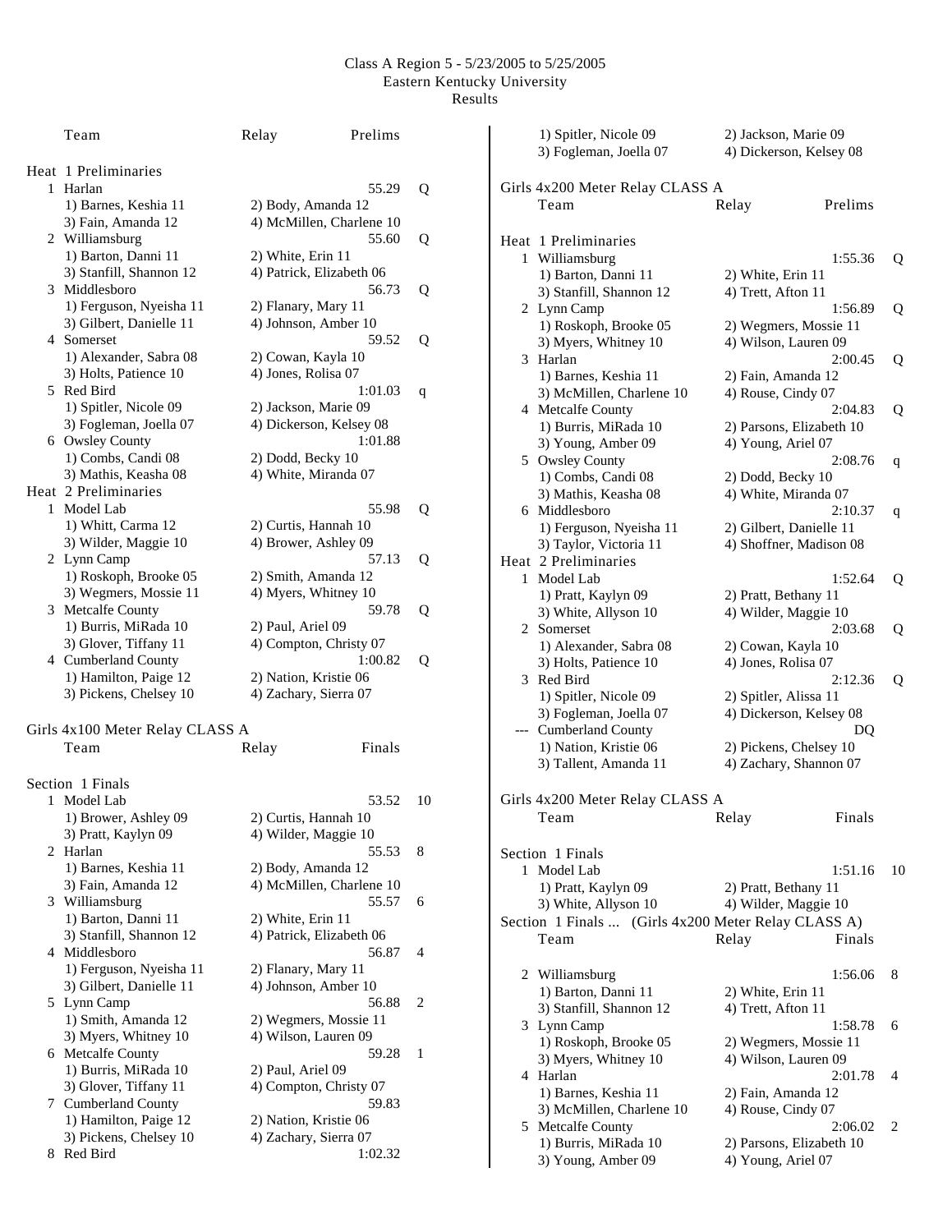|           | 6 Owsley County<br>1) Combs, Candi 08                                 | 2:11.32<br>2) Dodd, Becky 10                                | 1       |
|-----------|-----------------------------------------------------------------------|-------------------------------------------------------------|---------|
|           | 3) Mathis, Keasha 08<br>7 Red Bird                                    | 4) White, Miranda 07<br>2:12.48                             |         |
|           | 1) Spitler, Nicole 09<br>3) Fogleman, Joella 07                       | 2) Spitler, Alissa 11<br>4) Dickerson, Kelsey 08            |         |
|           | Girls 4x400 Meter Relay CLASS A<br>Team                               | Relay<br>Finals                                             |         |
|           |                                                                       |                                                             |         |
| Section 1 | 1 Model Lab                                                           | 4:31.53                                                     | 10      |
|           | 1) White, Allyson 10<br>3) Lunsford, Brittany 12                      | 2) Nnoromele, Nmeli 09<br>4) Pratt, Bethany 11              |         |
|           | 2 Williamsburg<br>1) Barton, Danni 11<br>3) Trett, Afton 11           | 4:41.61<br>2) Gibbs, Beth 12<br>4) White, Erin 11           | 8       |
|           | 3 Harlan                                                              | 4:55.09                                                     | 6       |
|           | 1) Davenport, Shawna 07<br>3) Fain, Amanda 12                         | 2) Ditty, Casey 10<br>4) Rouse, Cindy 07                    |         |
|           | 4 Cumberland County<br>1) Nation, Kristie 06<br>3) Tallent, Amanda 11 | 4:56.83<br>2) Pickens, Chelsey 10<br>4) Zachary, Shannon 07 | 4       |
| 5.        | Red Bird<br>1) Collett, Leandra 10<br>3) Jackson, Marie 09            | 5:26.93<br>2) Fogleman, Joella 07<br>4) Spitler, Alissa 11  | 2       |
|           |                                                                       |                                                             |         |
|           | Girls 4x800 Meter Relay CLASS A                                       |                                                             |         |
|           | Team                                                                  | Relay<br>Finals                                             |         |
| Section 1 |                                                                       |                                                             |         |
|           | 1 Model Lab                                                           | 10:36.81                                                    | 10      |
|           | 1) Shelton, Rebecca 09<br>3) Shelton, Rachel 11                       | 2) Whitt, Carma 12                                          |         |
|           | 2 Green County                                                        | 4) Lee, Emily 12<br>10:39.20                                | 8       |
|           | 1) Milbv, BreAnna 10                                                  | 2) Parson, Shawna 06                                        |         |
|           | 3) Moore, Mary Kate 10                                                | 4) Deaton, Raegan 07                                        |         |
|           | 3 Somerset                                                            | 10:57.63                                                    | 6       |
|           | 1) Reeves, Anna 10<br>3) Kerr, Maria 07                               | 2) Weigel, Katie 10<br>4) Kerr, Hillary 09                  |         |
|           | 4 Williamsburg                                                        | 11:28.29                                                    | 4       |
|           | 1) Harris, Katelyn 09                                                 | 2) Karr, Chelsey 12                                         |         |
|           | 3) Trett, Afton 11<br>5 Harlan                                        | 4) Perkins, Suzanna 08<br>11:51.04                          | 2       |
|           | 1) Davenport, Miranda 05                                              | 2) Ditty, Casey 10                                          |         |
|           | 3) Rouse, Cindy 07                                                    | 4) Scruggs, Sarah 07                                        |         |
|           | 6 Middlesboro                                                         | 12:06.74                                                    | 1       |
|           | 1) Coleman, Shaleesha 08                                              | 2) Cornett, Jamie 11                                        |         |
|           | 3) Emmett, Leslie 11<br>7 Oneida Baptist                              | 4) Flanary, Mary 11<br>12:42.95                             |         |
|           | 1) Alvis, Katie 10                                                    | 2) Ravichandiran, Rebecca 09                                |         |
|           | 3) Reynolds, Victoria 10                                              | 4) Stine, Angela 10                                         |         |
|           | 8 Evarts                                                              | 12:44.17                                                    |         |
|           | 1) Bowman, Nikki 06<br>3) McQueen, Kassie 06                          | 2) Brock, April 06<br>4) Marsee, Olivia 06                  |         |
|           | 9 Lynn Camp                                                           | 13:36.66                                                    |         |
|           | 1) Davis, Laurel 10                                                   | 2) Shepard, Serria 06                                       |         |
|           | 3) Jones, Serria 08                                                   | 4) Mason, Kayla 08                                          |         |
|           | Boys 100 Meter Dash CLASS A                                           |                                                             |         |
|           | Name<br>Υr                                                            | School                                                      | Prelims |
|           |                                                                       |                                                             |         |

|   | Heat 1 Preliminaries        |    |                               |        |             |
|---|-----------------------------|----|-------------------------------|--------|-------------|
|   | 1 Chaffin, Jimmy            |    | 11 Lynn Camp                  | 12.06  | Q           |
|   | 2 Sambrook, Everett         |    | 12 Model Lab                  | 12.28  | Q           |
|   | 3 Getachew, Napolion        |    | 10 Oneida Baptist             | 12.36  | $\mathbf q$ |
|   | 4 Glenn, Eric               |    | 12 Owsley County              | 12.42  | q           |
|   | 5 Petra, Bill               |    | 12 Evarts                     | 12.56  |             |
|   | 6 Compton, Alex             |    | 11 Green County               | 12.60  |             |
|   | 7 Sizemore, John            |    | 05 Red Bird                   | 15.83  |             |
|   | Heat 2 Preliminaries        |    |                               |        |             |
|   | 1 Middleton, Frank          |    | 12 Evarts                     | 11.86  | Q           |
|   | 2 Smith, Rodney             |    | 11 Lynn Camp                  | 12.32  | Q           |
|   | 3 Burris, DeCoda            |    | 10 Metcalfe County            | 12.51  |             |
|   | 4 Belcher, Casey            |    | 10 Harlan                     | 12.87  |             |
|   | 5 McGraw, Noah              |    | 11 Berea                      | 12.89  |             |
|   | 6 Moses, Chris              |    | 12 Williamsburg               | 12.95  |             |
|   | 7 Ward, Preston             |    | 12 Owsley County              | 13.05  |             |
|   | 8 Eldridge, Derrick         |    | 09 Cumberland                 | 13.42  |             |
|   | Heat 3 Preliminaries        |    |                               |        |             |
|   | 1 Jamison, Ryan             |    | 12 Somerset                   | 11.26  | Q           |
|   | 2 Nagby, Amos               |    | 09 Oneida Baptist             | 12.20  | Q           |
|   | 3 Brooks, Mark              |    | 11 Berea                      | 12.28  | q           |
|   | 4 Hamblin, Chase            |    | 10 Williamsburg               | 12.55  |             |
|   | 5 Barnes, Josh              |    | 12 Model Lab                  | 12.55  |             |
|   | 6 Ford, Cornelious          |    | 10 Middlesboro                | 12.57  |             |
|   | 7 Partin, Jason             | 10 | Cumberland                    | 13.34  |             |
|   |                             |    |                               |        |             |
|   | Boys 100 Meter Dash CLASS A |    |                               |        |             |
|   | Name                        | Yr |                               | School | Finals      |
|   |                             |    |                               |        |             |
|   | Section 1 Finals            |    |                               |        |             |
|   | 1 Jamison, Ryan             |    | 12 Somerset                   | 11.29  | 10          |
|   | 2 Middleton, Frank          |    | 12 Evarts                     | 11.68  | 8           |
|   | 3 Chaffin, Jimmy            |    | 11 Lynn Camp                  | 11.78  | 6           |
|   | 4 Nagby, Amos               |    | 09 Oneida Baptist             | 12.01  | 4           |
|   | 5 Brooks, Mark              |    | 11 Berea                      | 12.06  | 2           |
|   | 6 Smith, Rodney             |    | 11 Lynn Camp                  | 12.28  | 1           |
|   | 7 Glenn, Eric               |    | 12 Owsley County              | 12.28  |             |
|   | 8 Sambrook, Everett         | 12 | Model Lab                     | 12.39  |             |
|   | Section 1 Finals            |    | (Boys 100 Meter Dash CLASS A) |        |             |
|   | Name                        | Υr |                               | School | Finals      |
|   |                             |    |                               |        |             |
|   | 9 Getachew, Napolion        |    | 10 Oneida Baptist             | 12.42  |             |
|   |                             |    |                               |        |             |
|   | Boys 200 Meter Dash CLASS A |    |                               |        |             |
|   | Name                        | Υr |                               | School | Prelims     |
|   |                             |    |                               |        |             |
|   | Heat 1 Preliminaries        |    |                               |        |             |
|   | 1 Mosley, Criag             |    | 12 Pineville                  | 24.18  | Q           |
|   | 2 Trett. Justin             |    | 12 Williamsburg               | 24.19  | Q           |
|   | 3 Barnes, Josh              |    | 12 Model Lab                  | 25.34  |             |
|   | 4 Helton, Adam              |    | 10 Evarts                     | 26.13  |             |
|   | 5 Hurt, Matt                |    | 10 Cumberland Co.             | 28.28  |             |
|   | Heat 2 Preliminaries        |    |                               |        |             |
|   | 1 Petra, Bill               |    | 12 Evarts                     | 24.98  | Q           |
|   | 2 Roskopf, Joe              |    | 09 Lynn Camp                  | 25.22  | 0           |
|   | 3 Glenn, Eric               |    | 12 Owsley County              | 25.50  |             |
|   | 4 Norman, Ray               |    | 11 Somerset                   | 26.94  |             |
|   | 5 Irwin, Nathan             |    | 05 Metcalfe County            | 37.71  |             |
|   | Heat 3 Preliminaries        |    |                               |        |             |
| 1 | Wright, Nick                |    | 09 Berea                      | 24.56  | Q           |
|   |                             |    |                               |        |             |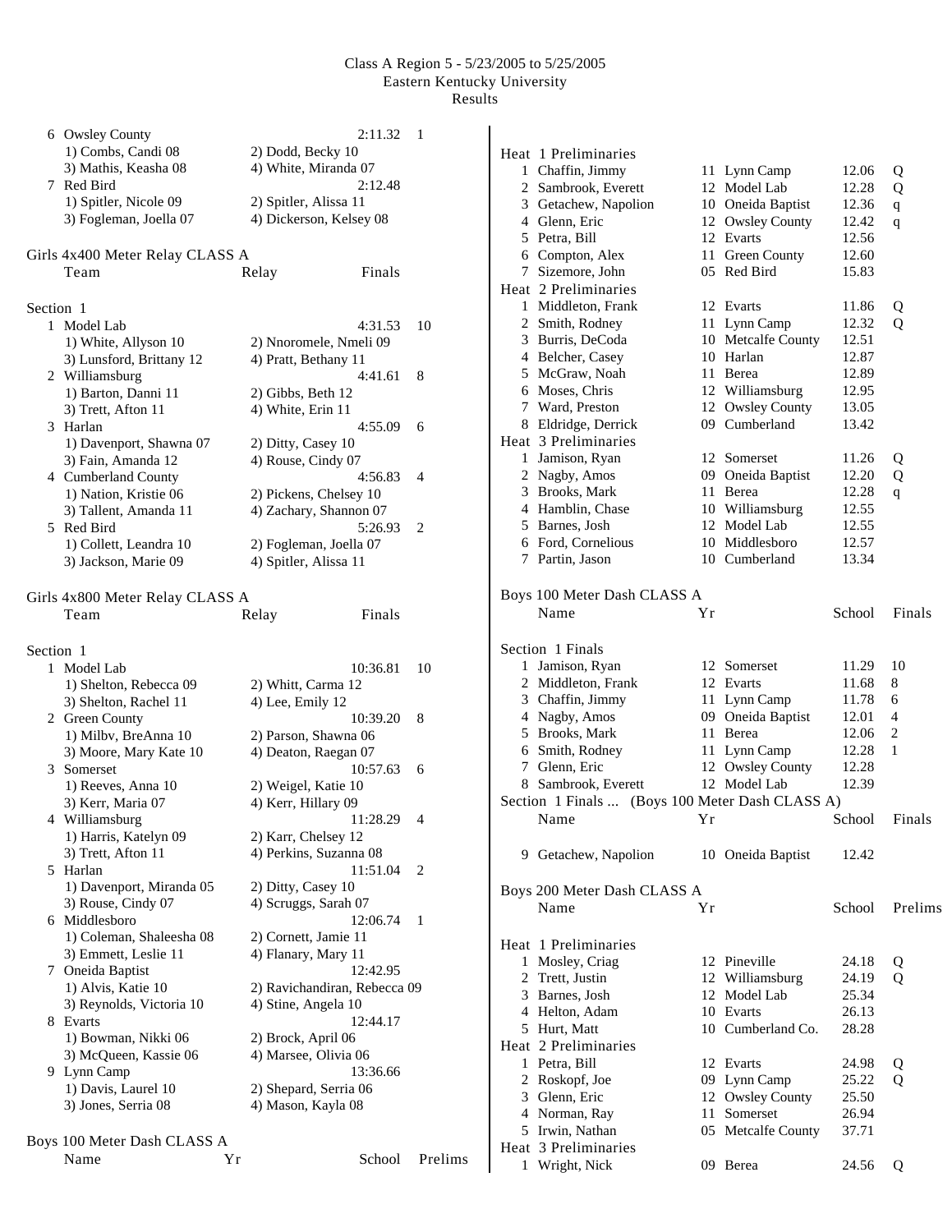| 2 | Day, Alex<br>3 Sambrook, Everett<br>4 Ward, Preston |                | 12 Williamsburg<br>12 Model Lab<br>12 Owsley County | 24.60<br>25.42<br>26.36 | Q              |
|---|-----------------------------------------------------|----------------|-----------------------------------------------------|-------------------------|----------------|
|   | Heat 4 Preliminaries                                |                |                                                     |                         |                |
|   | 1 Jamison, Ryan                                     |                | 12 Somerset                                         | 23.54                   | Q              |
|   | 2 Burris, DeCoda                                    |                | 10 Metcalfe County                                  | 24.61                   | Q              |
|   | 3 Brooks, Mark                                      | 11             | Berea                                               | 25.18                   | q              |
|   | 4 Cooper, Teekeh                                    |                | 10 Oneida Baptist                                   | 25.94                   |                |
|   | 5 Smith, Rodney                                     |                | 11 Lynn Camp                                        | 26.12                   |                |
|   | 6 Sizemore, John                                    |                | 05 Red Bird                                         | 32.41                   |                |
|   | Boys 200 Meter Dash CLASS A                         |                |                                                     |                         |                |
|   | Name                                                | Y <sub>r</sub> |                                                     | School                  | Finals         |
|   | Section 1 Finals                                    |                |                                                     |                         |                |
| 1 | Trett, Justin                                       |                | 12 Williamsburg                                     | 23.99                   | 10             |
|   | 2 Mosley, Criag                                     |                | 12 Pineville                                        | 24.10                   | 8              |
|   | 3 Day, Alex                                         |                | 12 Williamsburg                                     | 24.32                   | 6              |
|   | 4 Petra, Bill                                       |                | 12 Evarts                                           | 24.53                   | 4              |
|   | 5 Burris, DeCoda                                    |                | 10 Metcalfe County                                  | 24.59                   | $\overline{c}$ |
|   | 6 Wright, Nick                                      |                | 09 Berea                                            | 25.05                   | 1              |
|   | 7 Brooks, Mark                                      |                | 11 Berea                                            | 25.14                   |                |
|   | 8 Roskopf, Joe                                      |                | 09 Lynn Camp                                        | 25.69                   |                |
|   | Boys 400 Meter Dash CLASS A                         |                |                                                     |                         |                |
|   | Name                                                | Υr             |                                                     | School                  | Prelims        |
|   | Heat 1 Preliminaries                                |                |                                                     |                         |                |
|   | 1 Mosley, Criag                                     |                | 12 Pineville                                        | 55.46                   | Q              |
|   | 2 Montgomery, Jessie                                |                | 11 Berea                                            | 56.37                   | Q              |
|   | 3 Long, Chad                                        |                | 11 Cumberland Co.                                   | 57.35                   | $\mathbf q$    |
|   | 4 Harris, Sam                                       |                | 12 Harlan                                           | 1:03.70                 |                |
|   | Heat 2 Preliminaries                                |                |                                                     |                         |                |
|   | 1 Mills, Nick                                       |                | 11 Lynn Camp                                        | 55.20                   | Q              |
|   | 2 Aylesworth, Scott                                 |                | 11 Oneida Baptist                                   | 56.02                   | Q              |
|   | 3 Mason, Michael                                    |                | 10 Model Lab                                        | 59.64                   |                |
|   | 4 Woolum, Tyler                                     |                | 08 Pineville                                        | 1:01.07                 |                |
|   | Heat 3 Preliminaries                                |                |                                                     |                         |                |
| 1 | Wright, Nick                                        |                | 09 Berea                                            | 56.18                   | Q              |
|   | 2 Renfro, William                                   |                | 12 Williamsburg                                     | 58.03                   | Q              |
|   | 3 Robidoux, Matt                                    |                | 10 Red Bird                                         | 1:00.46                 |                |
|   | 4 Lewis, Jeremy                                     |                | 09 Harlan                                           | 1:02.38                 |                |
|   | 5 McMillan, Chris                                   | 09             | Evarts                                              | 1:03.79                 |                |
|   | 6 Peters, Zachary                                   | 07             | <b>Owsley County</b>                                | 1:13.46                 |                |
|   | Heat 4 Preliminaries                                |                |                                                     |                         |                |
|   | 1 Hill, Will                                        |                | 12 Williamsburg                                     | 54.34                   | Q              |
|   | 2 Wagner, Sidney                                    |                | 08 Lynn Camp                                        | 56.91                   | $\mathbf Q$    |
|   | 3 Getachew, Napolion                                |                | 10 Oneida Baptist                                   | 58.14                   |                |
|   | 4 England, Josh                                     | 11             | Model Lab                                           | 58.71                   |                |
|   | 5 Irwin, Nathan                                     |                | 05 Metcalfe County                                  | 1:27.67                 |                |
|   | Boys 400 Meter Dash CLASS A                         |                |                                                     |                         |                |
|   | Name                                                | Υr             |                                                     | School                  | Finals         |
|   | Section 1 Finals                                    |                |                                                     |                         |                |
|   | 1 Hill, Will                                        |                | 12 Williamsburg                                     | 53.57                   | 10             |
|   | 2 Mosley, Criag                                     |                | 12 Pineville                                        | 53.84                   | 8              |
|   | 3 Mills, Nick                                       | 11             | Lynn Camp                                           | 54.32                   | 6              |
|   | 4 Wright, Nick                                      |                | 09 Berea                                            | 55.31                   | $\overline{4}$ |
|   | 5 Renfro, William                                   | 12             | Williamsburg                                        | 55.47                   | 2              |
|   | 6 Montgomery, Jessie                                | 11             | Berea                                               | 56.29                   | 1              |

|           | 7 Long, Chad                           |     | 11 Cumberland Co.                    | 58.13              |        |
|-----------|----------------------------------------|-----|--------------------------------------|--------------------|--------|
|           | 8 Wagner, Sidney                       |     | 08 Lynn Camp                         | 58.62              |        |
| 9.        | Aylesworth, Scott                      | 11- | Oneida Baptist                       | 59.88              |        |
|           |                                        |     |                                      |                    |        |
|           | Boys 800 Meter Run CLASS A             |     |                                      |                    |        |
|           | Name                                   | Υr  |                                      | School             | Finals |
|           |                                        |     |                                      |                    |        |
| Section 1 |                                        |     |                                      |                    |        |
|           | 1 Wilson, Eric                         |     | 11 Somerset                          | 2:04.20            | 10     |
|           | 2 Alexander, Ken                       |     | 12 Cumberland Co.                    | 2:04.47            | 8      |
|           | 3 Jastal, Mark                         |     | 12 Williamsburg                      | 2:11.14            | 6      |
|           | 4 Garmon, Kenny                        |     | 12 Cumberland Co.                    | 2:11.85            | 4      |
|           | 5 Aylesworth, Scott<br>6 Yancey, Jason |     | 11 Oneida Baptist<br>12 Williamsburg | 2:14.63<br>2:15.72 | 2<br>1 |
| 7         | Hogsed, Jamie                          |     | 11 Model Lab                         | 2:17.33            |        |
|           | 8 Bishop, Terry                        |     | 10 Green County                      | 2:18.23            |        |
|           | 9 Combs, Matthew                       |     | 09 Pineville                         | 2:18.24            |        |
|           | 10 Fogleman, Mark                      |     | 09 Red Bird                          | 2:20.29            |        |
|           | 11 Barns, Richard                      |     | 11 Somerset                          | 2:24.04            |        |
|           | 12 Wattenberger, Dustin                |     | 10 Harlan                            | 2:24.72            |        |
|           | 13 Shirley, Patrick                    |     | 10 Metcalfe County                   | 2:26.76            |        |
|           | 14 Wagner, Sidney                      |     | 08 Lynn Camp                         | 2:26.77            |        |
|           | 15 Parnell, Enoch                      |     | 08 Metcalfe County                   | 2:28.28            |        |
|           | 16 Parker, Jeff                        |     | 10 Model Lab                         | 2:28.80            |        |
|           | 17 Howard, Marty                       |     | 10 Red Bird                          | 2:29.15            |        |
|           | 18 Combs, Mark                         |     | 07 Pineville                         | 2:29.75            |        |
|           | 19 Bray, Scott                         |     | 10 Lynn Camp                         | 2:32.31            |        |
|           | 20 Jacobs, Michael                     |     | 09 Berea                             | 2:35.95            |        |
|           | 21 Brewer, Bryan                       |     | 11 Owsley County                     | 2:37.64            |        |
|           | 22 Spurlock, Tony                      |     | 07 Harlan                            | 2:42.17            |        |
|           |                                        |     |                                      |                    |        |
|           |                                        |     |                                      |                    |        |
|           | Boys 1600 Meter Run CLASS A            |     |                                      |                    |        |
|           | Name                                   | Υr  |                                      | School             | Finals |
| Section 1 |                                        |     |                                      |                    |        |
| 1         | Wilson, Eric                           |     | 11 Somerset                          | 4:44.73            | 10     |
|           | 2 Combs, Matthew                       |     | 09 Pineville                         | 4:52.19            | 8      |
|           | 3 Garmon, Kenny                        |     | 12 Cumberland Co.                    | 4:54.82            | 6      |
|           | 4 Wilder, Galen                        |     | 11 Model Lab                         | 4:56.06            | 4      |
|           | 5 Bishop, Terry                        |     | 10 Green County                      | 5:01.31            | 2      |
|           | 6 Mouser, DJ                           |     | 09 Green County                      | 5:01.54            | $\,1$  |
| 7         | Joplin, Adam                           |     | 10 Somerset                          | 5:08.73            |        |
|           | 8 Jastal, Mark                         |     | 12 Williamsburg                      | 5:09.31            |        |
|           | 9 Wilder, Jarred                       |     | 11 Berea                             | 5:10.47            |        |
|           | 10 Bennitt, Kevin                      |     | 12 Williamsburg                      | 5:12.13            |        |
|           | 11 Shirley, Patrick                    |     | 10 Metcalfe County                   | 5:16.23            |        |
|           | 12 Brewer, Dustin                      |     | 10 Metcalfe County                   | 5:17.21            |        |
|           | 13 Parker, Jeff                        |     | 10 Model Lab                         | 5:33.02            |        |
|           | 14 Spurlock, Tony                      |     | 07 Harlan                            | 5:46.23            |        |
|           | 15 Jones, Hayden                       |     | 07 Evarts                            | 5:55.08            |        |
|           | 16 Baldridge, Byron                    |     | 09 Oneida Baptist                    | 6:01.71            |        |
|           | 17 Shepard, Steven                     |     | 10 Lynn Camp                         | 6:05.61            |        |
|           | 18 Thomas, Adam                        |     | 10 Owsley County                     | 7:24.84            |        |
|           |                                        |     |                                      |                    |        |
|           | Boys 3200 Meter Run CLASS A<br>Name    | Yr  |                                      | School             | Finals |
|           |                                        |     |                                      |                    |        |
| Section 1 |                                        |     |                                      |                    |        |
| 1         | Wilson, Eric                           |     | 11 Somerset                          | 10:41.51           | 10     |
| 2         | Mouser, DJ                             | 09  | Green County                         | 10:45.74           | 8      |
|           | 3 Wilder, Galen                        | 11  | Model Lab                            | 10:46.63           | 6      |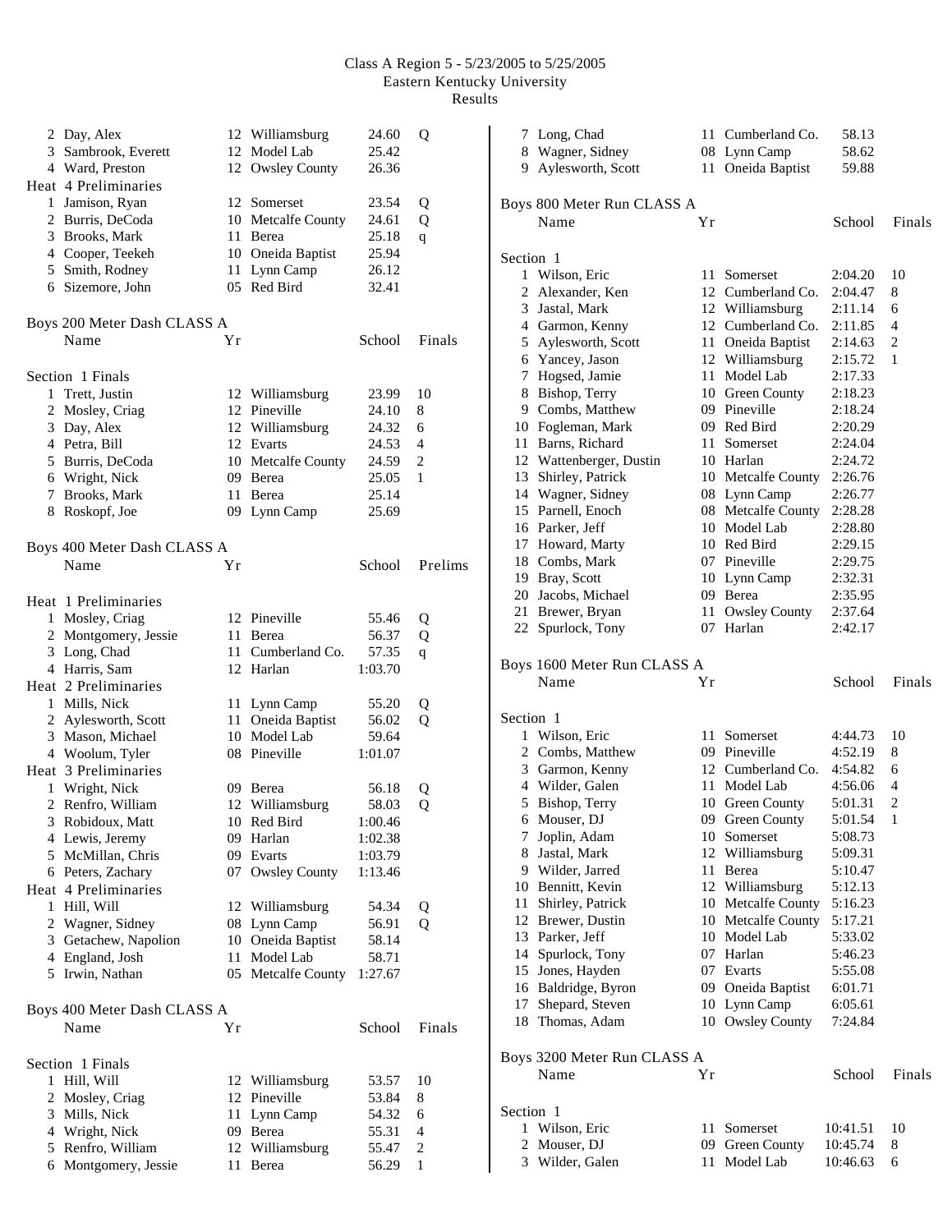|           | 4 Lawrence, Zach               |      | 10 Harlan                   | 11:12.59       | 4              |
|-----------|--------------------------------|------|-----------------------------|----------------|----------------|
|           | 5 Joplin, Adam                 |      | 10 Somerset                 | 11:22.02       | 2              |
|           | 6 Shively, Stanton             |      | 08 Green County             | 11:26.57       | $\mathbf{1}$   |
|           | 7 Caudill, Lee                 | 11   | Model Lab                   | 11:33.25       |                |
|           | 8 Brewer, Dustin               |      | 10 Metcalfe County 11:33.56 |                |                |
|           | 9 Bennitt, Kevin               |      | 12 Williamsburg             | 11:33.99       |                |
|           | 10 Surber, Raymond             |      | 08 Williamsburg             | 11:35.90       |                |
|           | 11 Christian, Kody             |      | 10 Owsley County            | 11:49.18       |                |
|           | 12 Jeffries, Britt             | 10   | Metcalfe County 13:50.94    |                |                |
|           | 13 Ewing, Trevor               |      | 06 Evarts                   | 14:18.48       |                |
| ---       | May, Justin                    | 11   | Oneida Baptist              | D <sub>O</sub> |                |
|           |                                |      |                             |                |                |
|           | Boys 110 Meter Hurdles CLASS A |      |                             |                |                |
|           | Name                           | Yr   |                             | School         | Finals         |
|           |                                |      |                             |                |                |
| Section 1 |                                |      |                             |                |                |
|           |                                |      |                             |                |                |
|           | 1 Hamblin, Chase               |      | 10 Williamsburg             | 17.20          | 10             |
|           | 2 Richardson, Justin           | 11   | Green County                | 17.60          | 8              |
|           | 3 Ray, Travis                  |      | 10 Williamsburg             | 20.96          | 6              |
|           | 4 Williams, Andrew             |      | 09 Harlan                   | 21.34          | $\overline{4}$ |
|           | 5 Stapp, Shawn                 |      | 10 Model Lab                | 21.35          | $\overline{2}$ |
|           | 6 Schumann, Matthew            |      | 09 Model Lab                | 22.32          | 1              |
|           |                                |      |                             |                |                |
|           | Boys 300 Meter Hurdles CLASS A |      |                             |                |                |
|           | Name                           | Υr   |                             | School         | Prelims        |
|           |                                |      |                             |                |                |
|           | Heat 1 Preliminaries           |      |                             |                |                |
|           | 1 Hamblin, Chase               |      | 10 Williamsburg             | 44.39          | Q              |
|           | 2 Burris, DeCoda               |      | 10 Metcalfe County          | 44.42          | Q              |
|           | 3 Richardson, Justin           | 11   | Green County                | 45.25          | Q              |
|           | 4 Partin, Jason                |      | 10 Cumberland               | 54.10          | Q              |
|           | 5 Schumann, Matthew            |      | 09 Model Lab                | 54.13          | $\mathbf q$    |
|           | 6 Williams, Andrew             |      | 09 Harlan                   | 54.51          |                |
|           | Heat 2 Preliminaries           |      |                             |                |                |
| 1         | Buell, Cody                    |      | 12 Model Lab                | 44.68          | Q              |
|           | 2 Harris, Tyler                |      | 12 Williamsburg             | 49.15          | Q              |
| 3         | Mitchell, Jonah                | 08   | Lynn Camp                   | 51.20          | Q              |
|           | 4 Dicken, Cliff                |      | 12 Cumberland Co.           | 52.73          | Q              |
|           | 5 Roberts, Jason               | 11   | Owsley County               | 59.98          |                |
|           |                                |      |                             |                |                |
|           | Boys 300 Meter Hurdles CLASS A |      |                             |                |                |
|           | Name                           | Υr   |                             | School         | Finals         |
|           |                                |      |                             |                |                |
|           |                                |      |                             |                |                |
|           | Section 1 Finals               |      |                             |                |                |
| 1         | Hamblin, Chase                 |      | 10 Williamsburg             | 43.64          | 10             |
| 2         | Richardson, Justin             | 11 - | Green County                | 44.00          | 8              |
|           | 3 Burris, DeCoda               |      | 10 Metcalfe County          | 44.31          | 6              |
|           | 4 Buell, Cody                  |      | 12 Model Lab                | 44.63          | 4              |
|           | 5 Harris, Tyler                |      | 12 Williamsburg             | 48.50          | 2              |
|           | 6 Dicken, Cliff                |      | 12 Cumberland Co.           | 49.39          | 1              |
|           | 7 Mitchell, Jonah              |      | 08 Lynn Camp                | 50.65          |                |
|           | 8 Schumann, Matthew            |      | 09 Model Lab                | 55.07          |                |
|           |                                |      |                             |                |                |
|           | Boys 4x100 Meter Relay CLASS A |      |                             |                |                |
|           | Team                           |      | Relay                       | Prelims        |                |
|           |                                |      |                             |                |                |
|           | Heat 1 Preliminaries           |      |                             |                |                |
|           | 1 Lynn Camp                    |      |                             | 47.39          | Q              |
|           | 1) Chaffin, Jimmy 11           |      | 2) Mills, Nick 11           |                |                |
|           | 3) Roskopf, Joe 09             |      | 4) Smith, Rodney 11         |                |                |

|     | 2 Evarts                                               |                          | 47.76  | Q  |
|-----|--------------------------------------------------------|--------------------------|--------|----|
|     | 1) Helton, Adam 10                                     | 2) Petra, Bill 12        |        |    |
|     | 3) Middleton, Frank 12                                 | 4) Saylor, David 12      |        |    |
|     | 3 Owsley County                                        |                          | 51.49  | Q  |
|     | 1) Brewer, Bryan 11                                    | 2) Glenn, Eric 12        |        |    |
|     | 3) Ward, Preston 12                                    | 4) Christian, Kody 10    |        |    |
|     | 4 Green County                                         |                          | 51.63  | Q  |
|     | 1) Jaggers, Wes 08                                     | 2) Noble, Bobby 08       |        |    |
|     | 3) Rogers, Zeth 08                                     | 4) Taylor, Matthew 08    |        |    |
| --- | Middlesboro                                            |                          | DNF    |    |
|     | 1) Ford, Cornelious 10                                 | 2) Frost, Dylan 09       |        |    |
|     | 3) Farrow, Derrick 10                                  | 4) Gilbert, Eddie 08     |        |    |
| --- | <b>Cumberland County</b>                               |                          | DQ     |    |
|     | 1) Spivey, Cameron 07                                  | 2) Hurt, Matt 10         |        |    |
|     | 3) Anderson, Thomas 11                                 | 4) Morgan, Dalton 07     |        |    |
|     | Heat 2 Preliminaries                                   |                          |        |    |
| 1   | Williamsburg                                           |                          | 46.23  | Q  |
|     | 1) Hill, Will 12                                       | 2) Ayers, Tyler 12       |        |    |
|     | 3) Trett, Justin 12                                    | 4) Frazier, Thomas 10    |        |    |
|     | 2 Oneida Baptist                                       |                          | 47.55  | Q  |
|     | 1) Nagby, Amos 09                                      | 2) Getachew, Napolion 10 |        |    |
|     | 3) Cooper, Teekeh 10                                   | 4) Aylesworth, Scott 11  |        |    |
| 3   | Model Lab                                              |                          | 48.19  | Q  |
|     | 1) Sambrook, Everett 12                                | 2) Barnes, Josh 12       |        |    |
|     | 3) Shearer, Courtney 09                                | 4) Robar, Charles 10     |        |    |
|     | Heat 2 Preliminaries  (Boys 4x100 Meter Relay CLASS A) |                          |        |    |
|     | Team                                                   | Prelims<br>Relay         |        |    |
|     |                                                        |                          |        |    |
|     | 4 Harlan                                               |                          | 51.08  | Q  |
|     | 1) Belcher, Casey 10                                   | 2) Foley, CJ 09          |        |    |
|     | 3) Harris, Sam 12                                      | 4) Kelly, James 12       |        |    |
|     |                                                        |                          |        |    |
|     | 5 Cumberland                                           |                          | 55.41  | q  |
|     | 1) Partin, Jason 10                                    | 2) Eldridge, Derrick 09  |        |    |
|     | 3) Jones, Josh 09                                      | 4) Wilson, Nicholas 09   |        |    |
|     |                                                        |                          |        |    |
|     | Boys 4x100 Meter Relay CLASS A                         |                          |        |    |
|     | Team                                                   | Relay                    | Finals |    |
|     |                                                        |                          |        |    |
|     | Section 1 Finals                                       |                          |        |    |
| 1   | Williamsburg                                           |                          | 45.56  | 10 |
|     | 1) Hill, Will 12                                       | 2) Trett, Justin 12      |        |    |
|     | 3) Jones, Matt 12                                      | 4) Day, Alex 12          |        |    |
| 2   | Lynn Camp                                              |                          | 47.45  | 8  |
|     | 1) Chaffin, Jimmy 11                                   | 2) Mills, Nick 11        |        |    |
|     | 3) Roskopf, Joe 09                                     | 4) Smith, Rodney 11      |        |    |
| 3   | Oneida Baptist                                         |                          | 48.93  | 6  |
|     | 1) Nagby, Amos 09                                      | 2) Getachew, Napolion 10 |        |    |
|     | 3) Cooper, Teekeh 10                                   | 4) Aylesworth, Scott 11  |        |    |
| 4   | Model Lab                                              |                          | 49.24  | 4  |
|     | 1) Sambrook, Everett 12                                | 2) Barnes, Josh 12       |        |    |
|     | 3) Shearer, Courtney 09                                | 4) Robar, Charles 10     |        |    |
| 5   | Green County                                           |                          | 50.66  | 2  |
|     | 1) Jaggers, Wes 08                                     | 2) Noble, Bobby 08       |        |    |
|     | 3) Rogers, Zeth 08                                     | 4) Taylor, Matthew 08    |        |    |
|     | 6 Harlan                                               |                          | 50.66  | 1  |
|     | 1) Belcher, Casey 10                                   | 2) Foley, CJ 09          |        |    |
|     | 3) Harris, Sam 12                                      | 4) Kelly, James 12       |        |    |
| 7   | <b>Owsley County</b>                                   |                          | 51.36  |    |
|     | 1) Brewer, Bryan 11                                    | 2) Glenn, Eric 12        |        |    |
|     | 3) Ward, Preston 12<br>Evarts                          | 4) Christian, Kody 10    | DQ     |    |